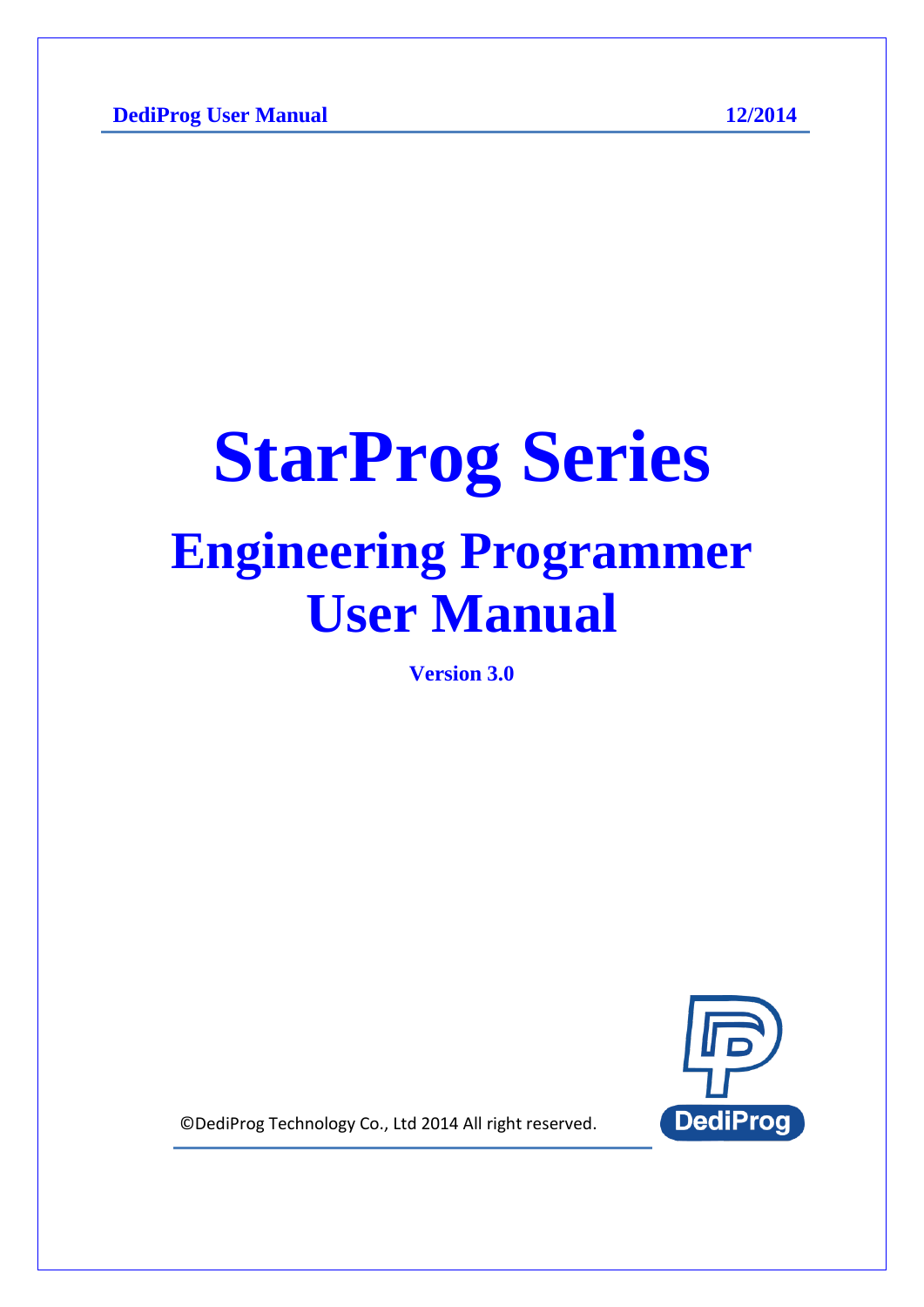

StarProg Series Programmers User Manual

# **Table of Content**

| III. |  |
|------|--|
|      |  |
|      |  |

#### **Important notice:**

This document is provided as a guide line and must not be disclosed without consent of DediProg. However, no responsibility is assumed for errors that might appear.

DediProg reserves the right to make any changes to the product and/or the specification at any time without notice. No part of this document may be copied or reproduced in any form or by any means without prior written consent of DediProg.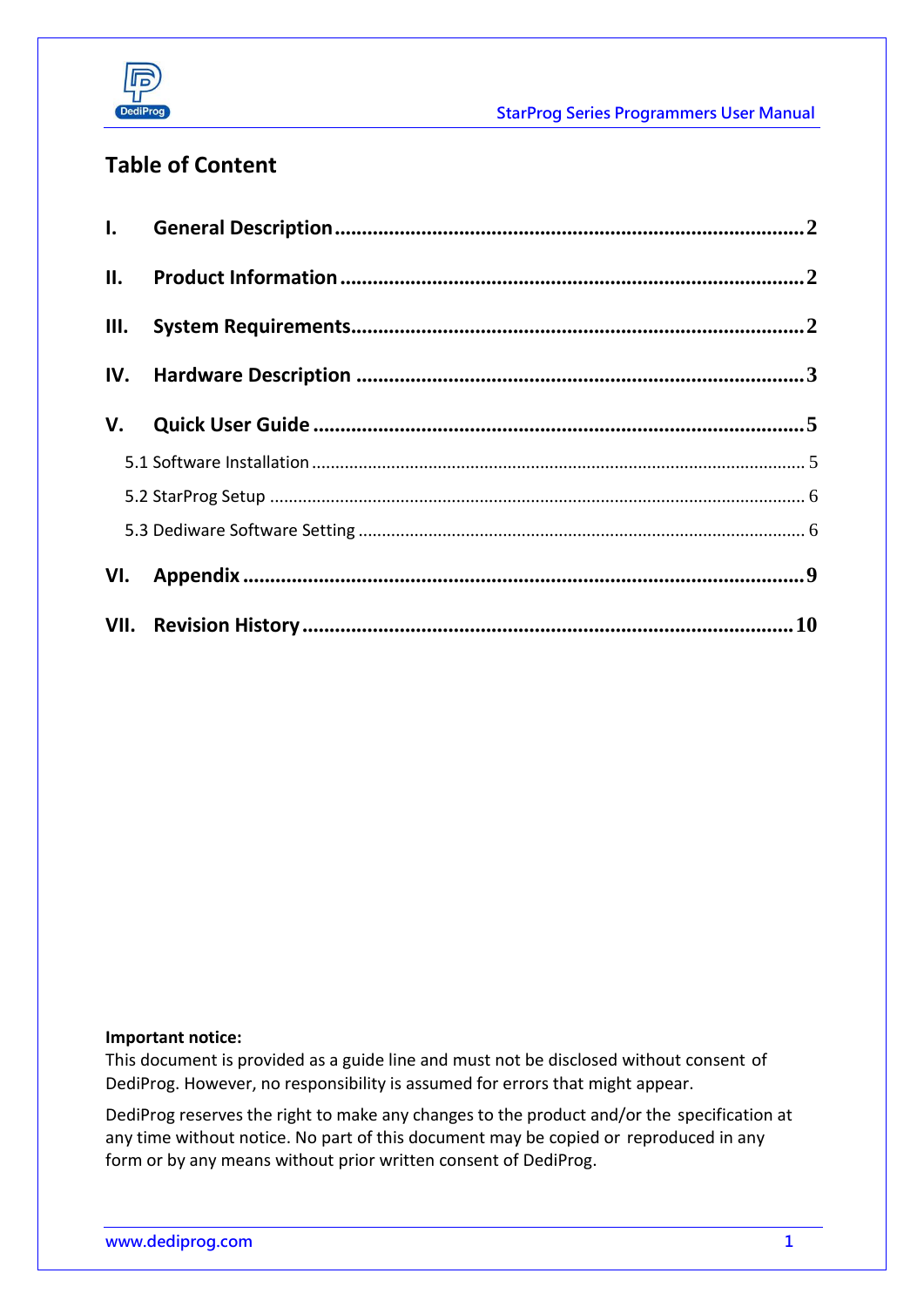

# <span id="page-2-0"></span>**I. General Description**

This user manual mainly describes the hardware features of StarProg Series. For further information and documents, please visit our website: **<http://www.dediprog.com/download>**

# <span id="page-2-1"></span>**II.Product Information**

| Programmer<br>Features    | <b>StarProg-U</b> | <b>StarProg-F</b>      |
|---------------------------|-------------------|------------------------|
| IC Support                | <b>Universal</b>  | EEPROM/FLASH/eMMC/eMCP |
| Mini USB port             | ν                 | V                      |
| Socket adaptor connector  | V                 | J                      |
| Power/Pass/Busy/Error LED | ν                 | ν                      |
| <b>Start button</b>       | V                 | V                      |
| Multiple programmers      |                   | V                      |

# <span id="page-2-2"></span>**III.System Requirements**

| CPU:                    | P4 or above     |
|-------------------------|-----------------|
| OS:                     | Win XP or above |
| <b>USB Port:</b>        | <b>USB 2.0</b>  |
| <b>Free Disk Space:</b> | At least 1GB    |
| <b>CD Rom:</b>          | Necessary       |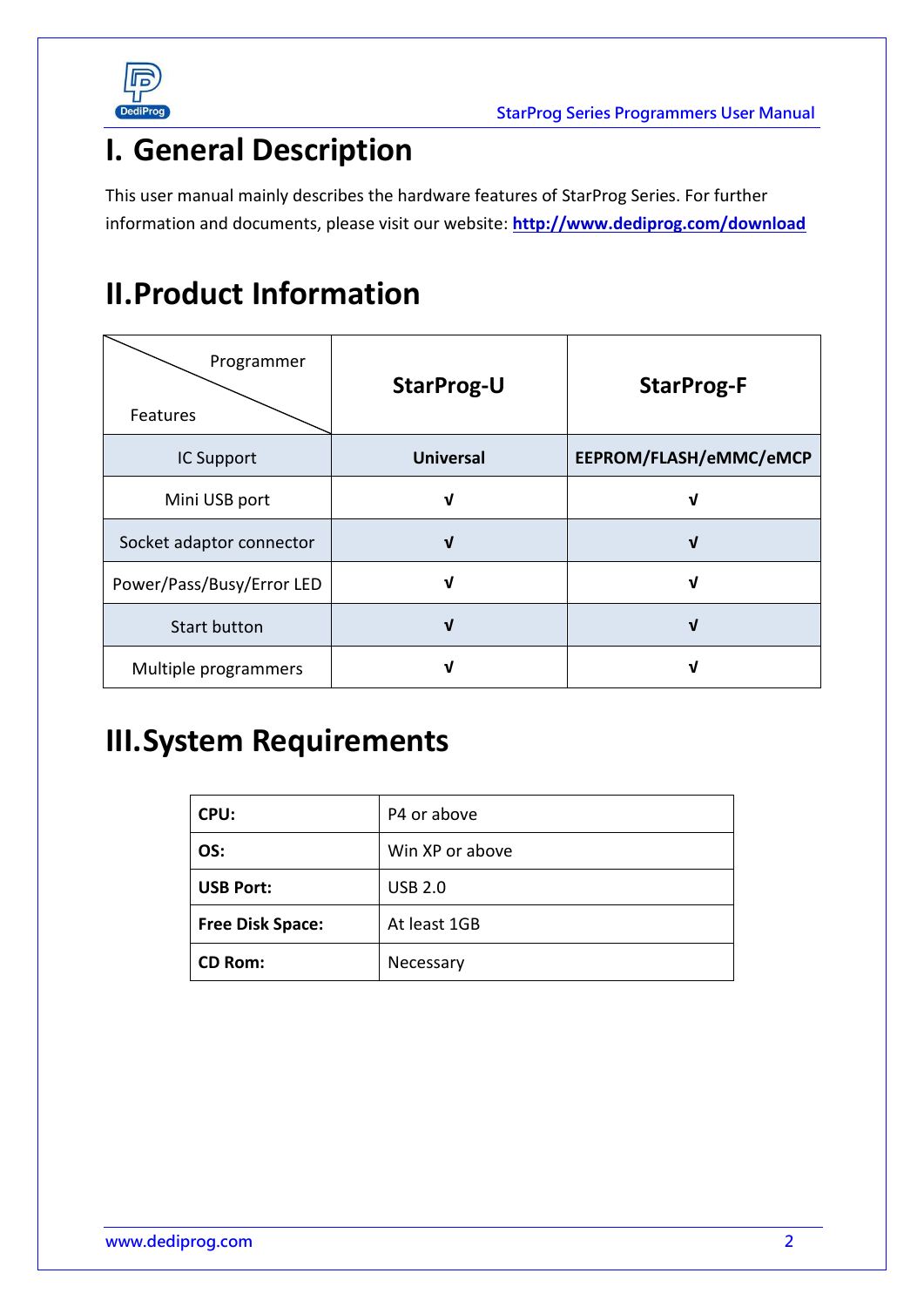

StarProg Series Programmers User Manual

# <span id="page-3-0"></span>**IV. Hardware Description**

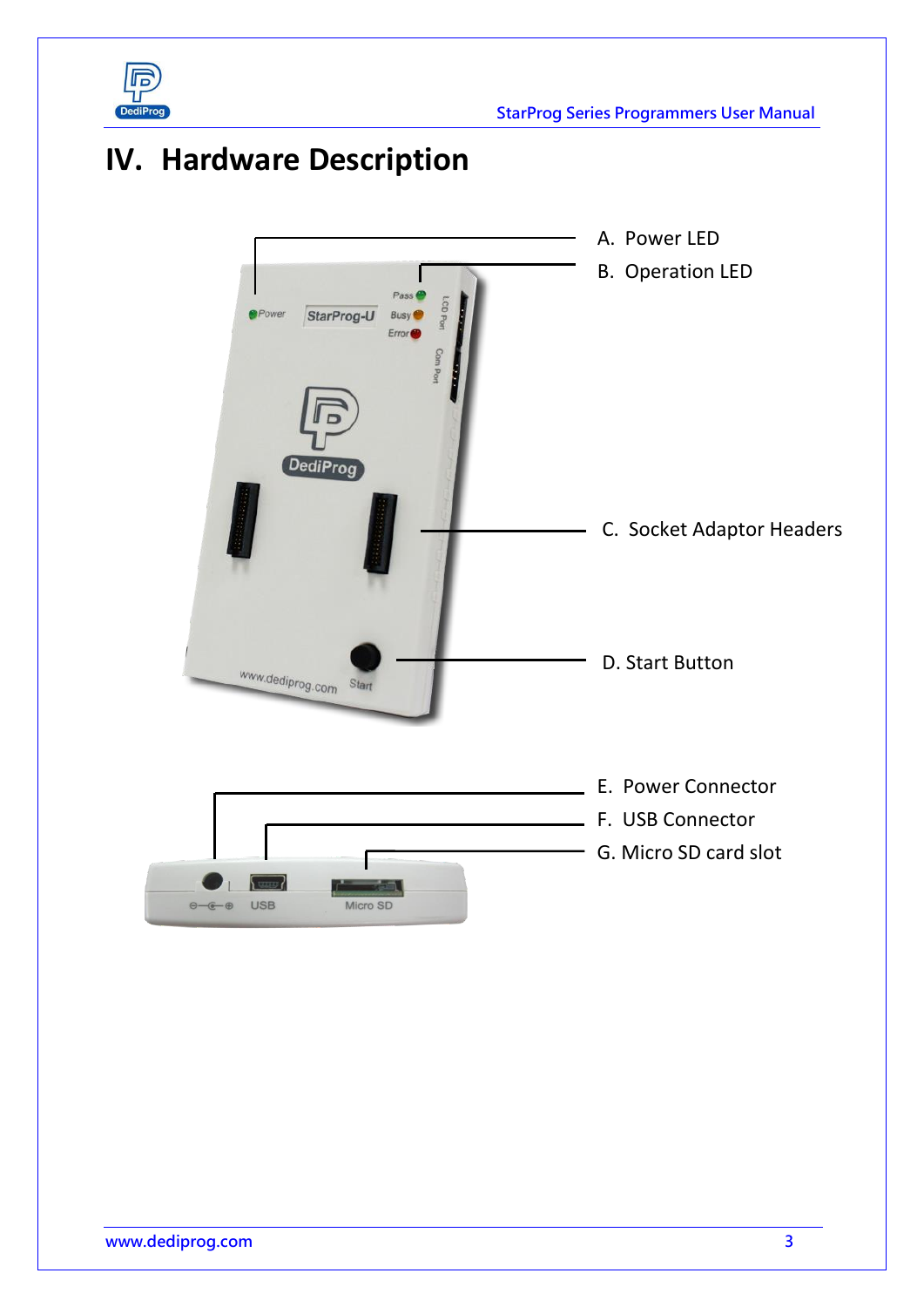

## **A. Power LED**

Power LED shines when StarProg series is powered by USB or power adaptor.

## **B. Operation LED**

**Red LED:** Error, the programming fail or verify error.

**Yellow LED:** Busy, operation on going.

**Green LED:** Pass, the programming successful.

### **C. Socket Adaptor Headers**

Socket adaptor headers are used to connect to different socket adaptors provided by Dediprog in order to support all package types.

## **D. Start Button**

By pressing the start button, the StarProg series can do the batch function.

### **E. Power Connector**

Connect power adaptor to StarProg series when executing stand-alone programming. USB can also be used as power source during stand-alone programming.

## **F. USB Connector**

USB connector is used to communicate with the Dediware software during the USB mode and provide the power source.

### **G. Micro SD card slot**

Placed the Micro SD card when used production mode.

※ **Note**:**Please ensure placed the SD card when multiple programmers connection or select production mode.**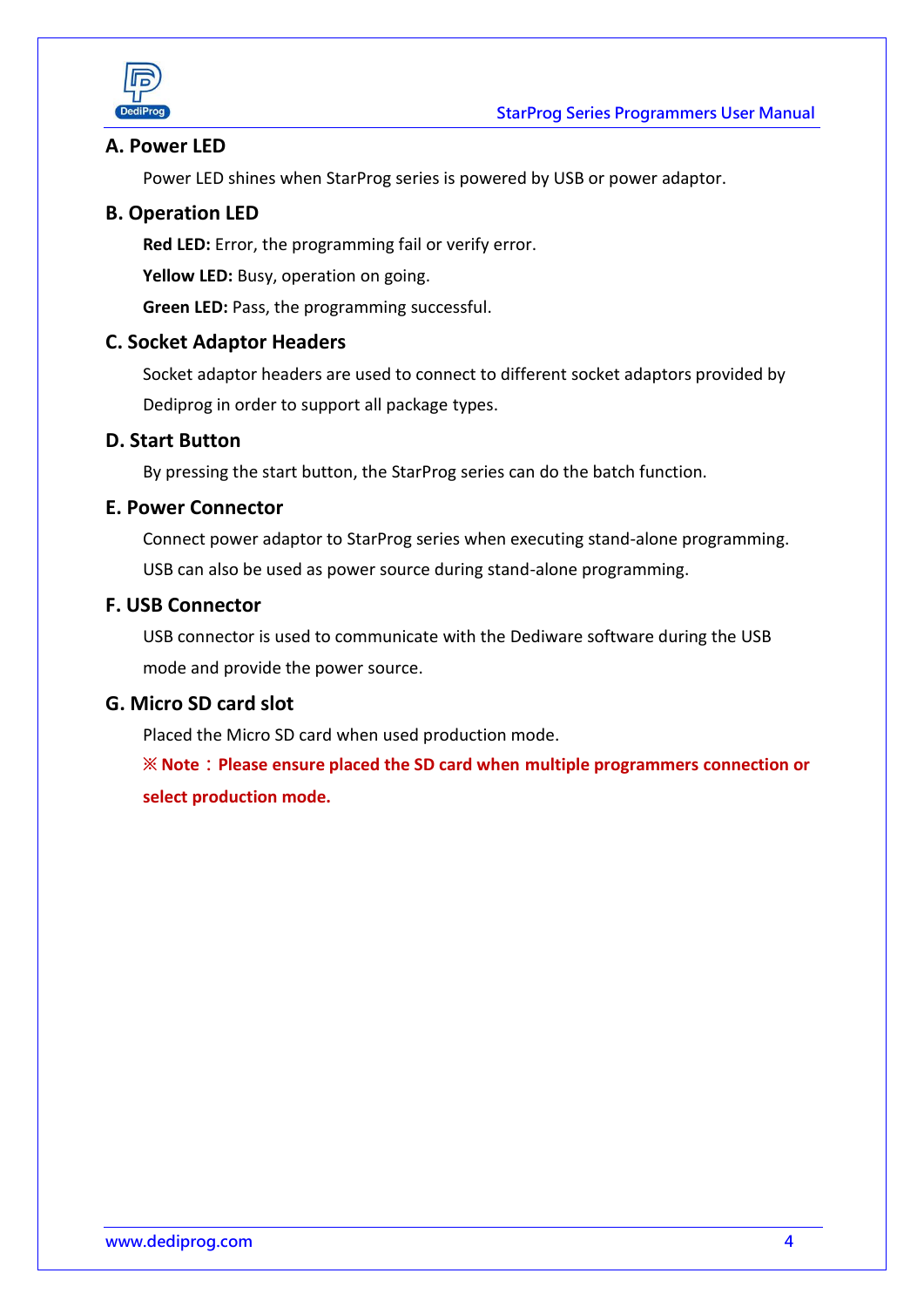

# <span id="page-5-0"></span>**V. Quick User Guide**

# <span id="page-5-1"></span>**5.1 Software Installation**

1. Install **Dediware** software



2. After installation, **DediProg** icon will appears on desktop.

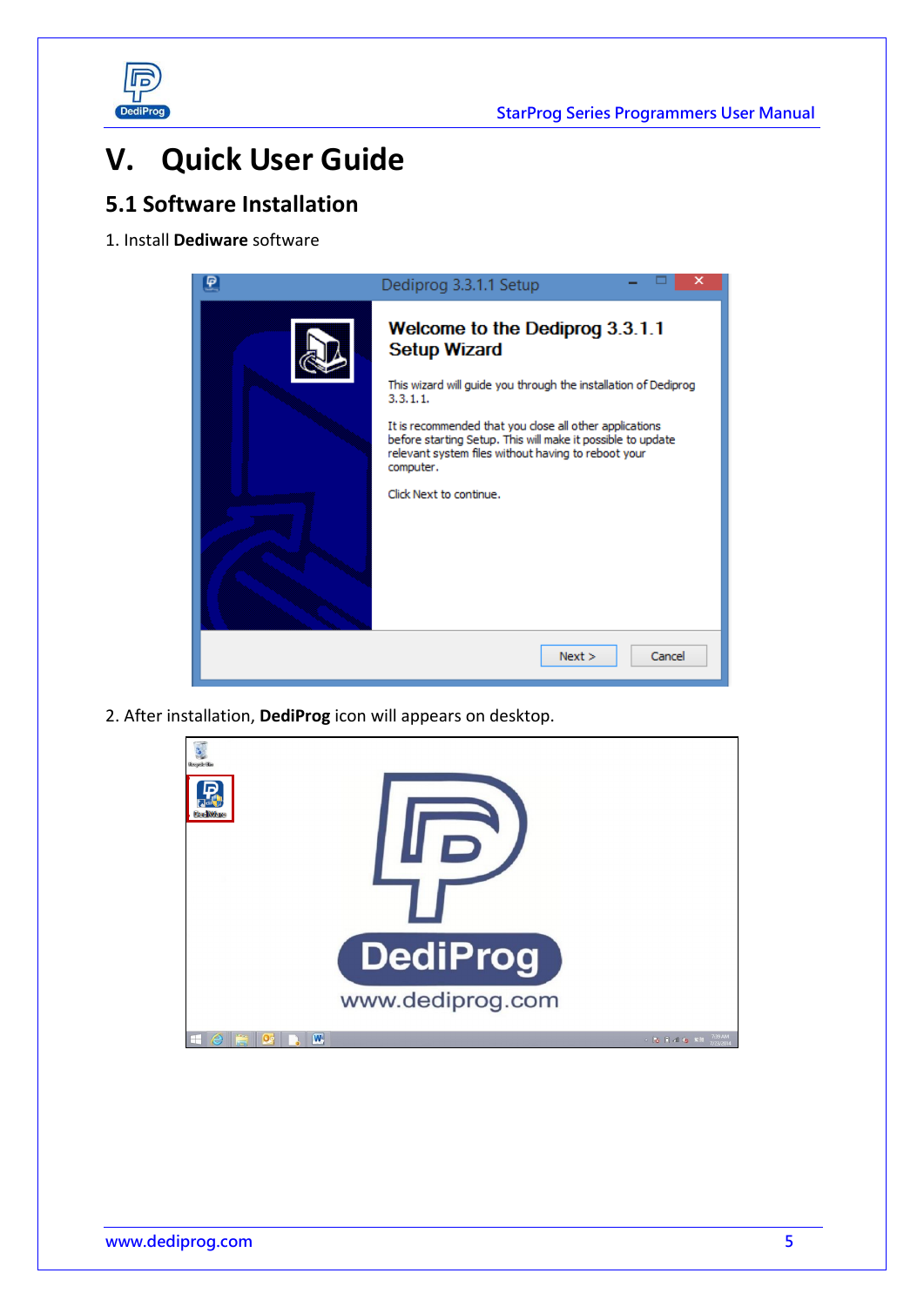



# <span id="page-6-0"></span>**5.2 StarProg Setup**

- 1. Connect StarProg to PC
- 2. Placed socket adaptor to StarProg programmer
- 3. Put IC on socket adaptor.

# <span id="page-6-1"></span>**5.3 Dediware Software Setting**

**1. Double click DediProg icon to open Dediware software.**



**2. Click OK**

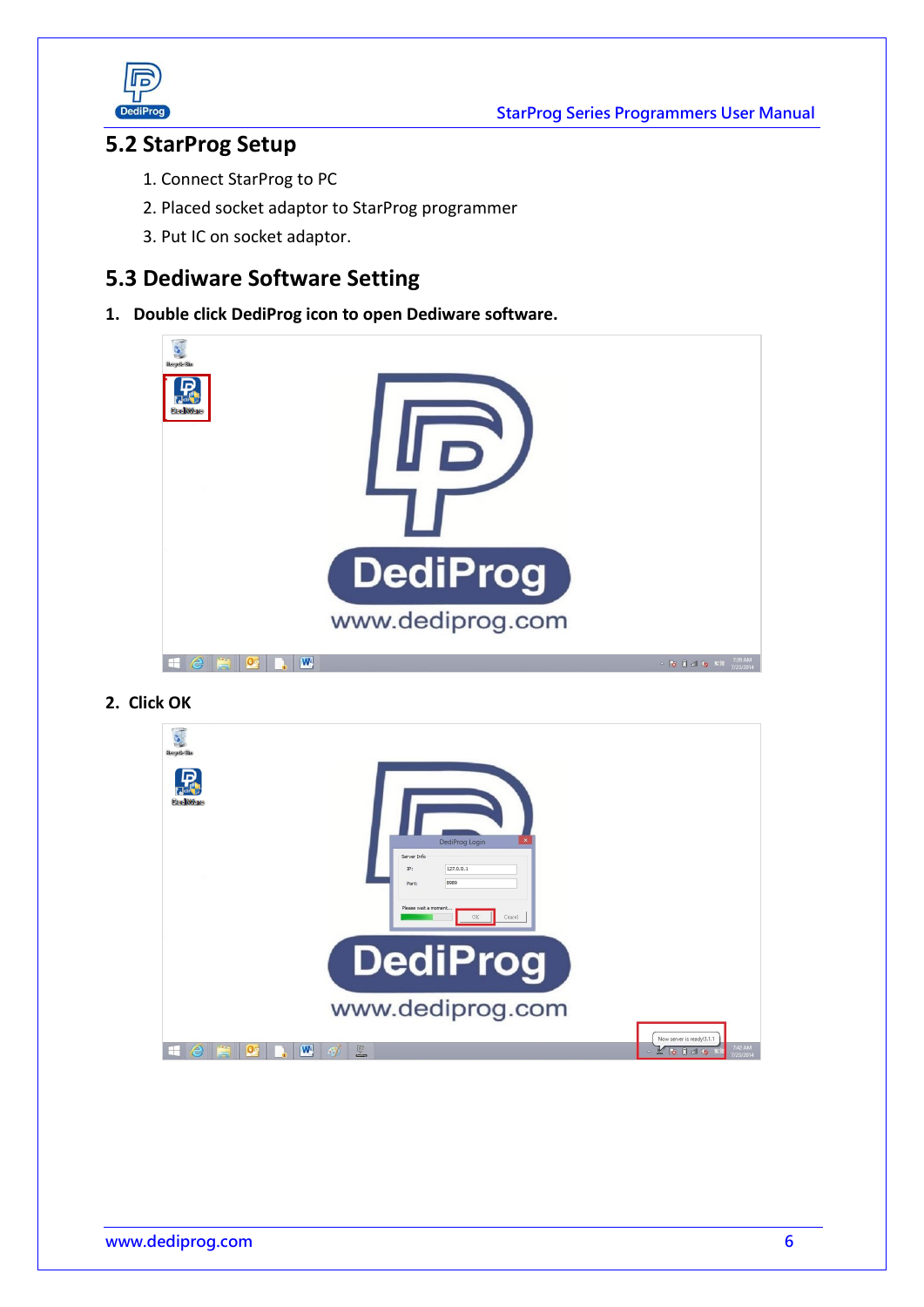

# **3. Select IC brand and IC part number.**

| Ø<br>Advance Help                                                                                                                                                                              |                                                                                           | Dediware Version:3.3.0.2                                   |                                                                                                                                                                                                                                                                                                                 |                    | $   -$            |
|------------------------------------------------------------------------------------------------------------------------------------------------------------------------------------------------|-------------------------------------------------------------------------------------------|------------------------------------------------------------|-----------------------------------------------------------------------------------------------------------------------------------------------------------------------------------------------------------------------------------------------------------------------------------------------------------------|--------------------|-------------------|
| ۵<br>$\frac{1}{PROJ}$<br>G<br>×<br>Save Prj<br>Select<br>Load.<br><b>Buffer</b><br>Config<br>$2_{rr}$<br>$\mathbb{I}$ F F<br>$-7$<br>m<br>ReadID<br>ReadIC<br><b>Blank</b><br>Erase<br>Program | D7<br>SelectPrj<br>Verify<br>Auto Batch                                                   | O Production Mode<br>$\bullet$<br>RunPrj<br>$\mathbb{S}^n$ | Chip Type                                                                                                                                                                                                                                                                                                       | Select Chip<br>All | ß<br> ∞<br>×<br>v |
| #01 StarProgU<br>Site $#1$<br>StartMode: Handler<br>Pass: 0<br><b>IDLE</b><br>F/W Ver: 2.0.3<br>Fail:<br>$\bullet$<br>SPU25720<br>S/N:<br>N<br>0.0%<br><b>PRIGHT</b><br>$-2$                   |                                                                                           |                                                            | Manufacture<br>160S33B[SOP16 300mil]-Intel<br>160S33T[SOP16 300mil]-Intel<br>1991-H407N6R [QFN32]-iML<br>24A01 [DIP8 300mil]-TMC<br>24A01[SOP8 150mil]-TMC<br>24A01[SOT25]-TMC<br>24A01[TSSOP8 170mil]-TMC<br>24A02[DIP8 300mil]-TMC<br>24A02[SOP8 150mil]-TMC<br>24A02[SOT25]-TMC<br>24A02 TSSOP8 170mil - TMC | All                | v<br>v<br>۸       |
| ChipInfo<br>ID:<br>Type:<br>ADP P/N1:<br>Manufact:<br>ADP P/N2:<br>Size:<br>ADP P/N3:<br>Package:<br>PartNum:<br>Idle                                                                          | <b>Statistics</b><br>Success:<br>$\Omega$<br>Failure:<br>$\bullet$<br>Total:<br>$\bullet$ | <b>Batch Config Setting</b><br>StartMode:<br>Pro           | 24A04[DIP8 300mil]-TMC<br>24A04[SOP8 150mil]-TMC<br>24A04[SOT25]-TMC<br>24A04[TSSOP8 170mil]-TMC<br>24A08[DIP8 300mil]-TMC<br>OK                                                                                                                                                                                | Cancel             | $\checkmark$      |

**4. Load the programming file.**

| Advance Help                                                                                                                                                                                                                           |                                                                                                    |                                         | Dediware Version:3.3.0.2           |                       |                                   |                                                                                                                                                                   | $   -$                                             |                              |
|----------------------------------------------------------------------------------------------------------------------------------------------------------------------------------------------------------------------------------------|----------------------------------------------------------------------------------------------------|-----------------------------------------|------------------------------------|-----------------------|-----------------------------------|-------------------------------------------------------------------------------------------------------------------------------------------------------------------|----------------------------------------------------|------------------------------|
| <b>Engineer Mode</b><br>Ô<br>$\mathbf{v}$<br>G<br>Select<br><b>Buffer</b><br>Config<br>E<br>$\Downarrow$ F F<br>$2\pi$<br>$\frac{1}{\sqrt{2}}$<br>Load<br><b>Report</b><br>250<br>ReadID<br>Blank<br>Erase<br>Program<br><b>Kesuru</b> | $\frac{1}{PROJ}$<br>Save Pri<br>Q<br>$\mathcal{L}$<br>$-7$<br><b>STORY</b><br>Verify<br>Auto Batch | O Production Mode<br>D)<br>SelectPrj    | $\oplus$<br>۰<br>RunPri<br>StopPrj | Log Window            |                                   |                                                                                                                                                                   | $\bigoplus_{\text{odd } \text{reg}}$<br>Powered by |                              |
| #01 StarProgU<br>Site $#1$<br>StartMode: Handler<br>Pass: 0<br><b>IDLE</b><br>F/W Ver: 2.0.3<br>Fail: 0<br>SPU25720<br>$S/N$ :<br>N<br>0.0%<br><b>EA</b><br>minute.<br>$n = 1$                                                         |                                                                                                    |                                         |                                    |                       | 1 23:10:39:Server Version:3.3.0.2 | 23:10:39:DediWare startup,Build Version:3.3.0<br>3:10:39:Config Version:3.00, Create Time:2014-11-14 16:46:51<br>12 23:10:39:Device1 default FPGA does not exists |                                                    |                              |
|                                                                                                                                                                                                                                        |                                                                                                    |                                         |                                    | LoadFile              |                                   |                                                                                                                                                                   |                                                    |                              |
|                                                                                                                                                                                                                                        | ImageList<br>PartitionName<br>EEPROM<br>4                                                          | StartProgAddr<br>0XO                    | FileOffset<br>0X0                  | ProgramLength<br>0X80 | FillByte                          | FileFormat<br>Binary(*.bin)                                                                                                                                       | FileCheckSumM<br>crc_checksum                      | ChipCheckSum<br>crc_checksum |
| ChipInfo<br>ID:<br>Type:<br>ADP P/N1:<br>Manufact:<br>ADP P/N2:<br>Size:<br>ADP P/N3:<br>Package:<br>PartNum:                                                                                                                          |                                                                                                    |                                         |                                    |                       |                                   |                                                                                                                                                                   |                                                    |                              |
|                                                                                                                                                                                                                                        | FileFormat:<br>FileChecksum:<br>FileOffset:                                                        | Binary(*.bin)<br>crc_checksum<br>0X0    | $\checkmark$<br>$\checkmark$       | $\overline{2}$        | 3                                 | PartitionName:<br>ChipCheckSum:<br>StartProgAddr:                                                                                                                 | EEPROM<br>crc_checksum<br>0XO                      | Ŵ<br>v                       |
|                                                                                                                                                                                                                                        | FilePath:                                                                                          | D:\Test_Project&code\Test code\test.bin |                                    | v                     | $\dddotsc$                        | ProgramLen:<br>FillUnusedByte:                                                                                                                                    | 0X80<br><b>OXFF</b>                                |                              |
|                                                                                                                                                                                                                                        |                                                                                                    |                                         |                                    |                       |                                   | Reset                                                                                                                                                             | Del                                                | Add                          |
|                                                                                                                                                                                                                                        |                                                                                                    |                                         |                                    |                       |                                   |                                                                                                                                                                   | 5<br>$<$ Back<br>Next                              | Cancel                       |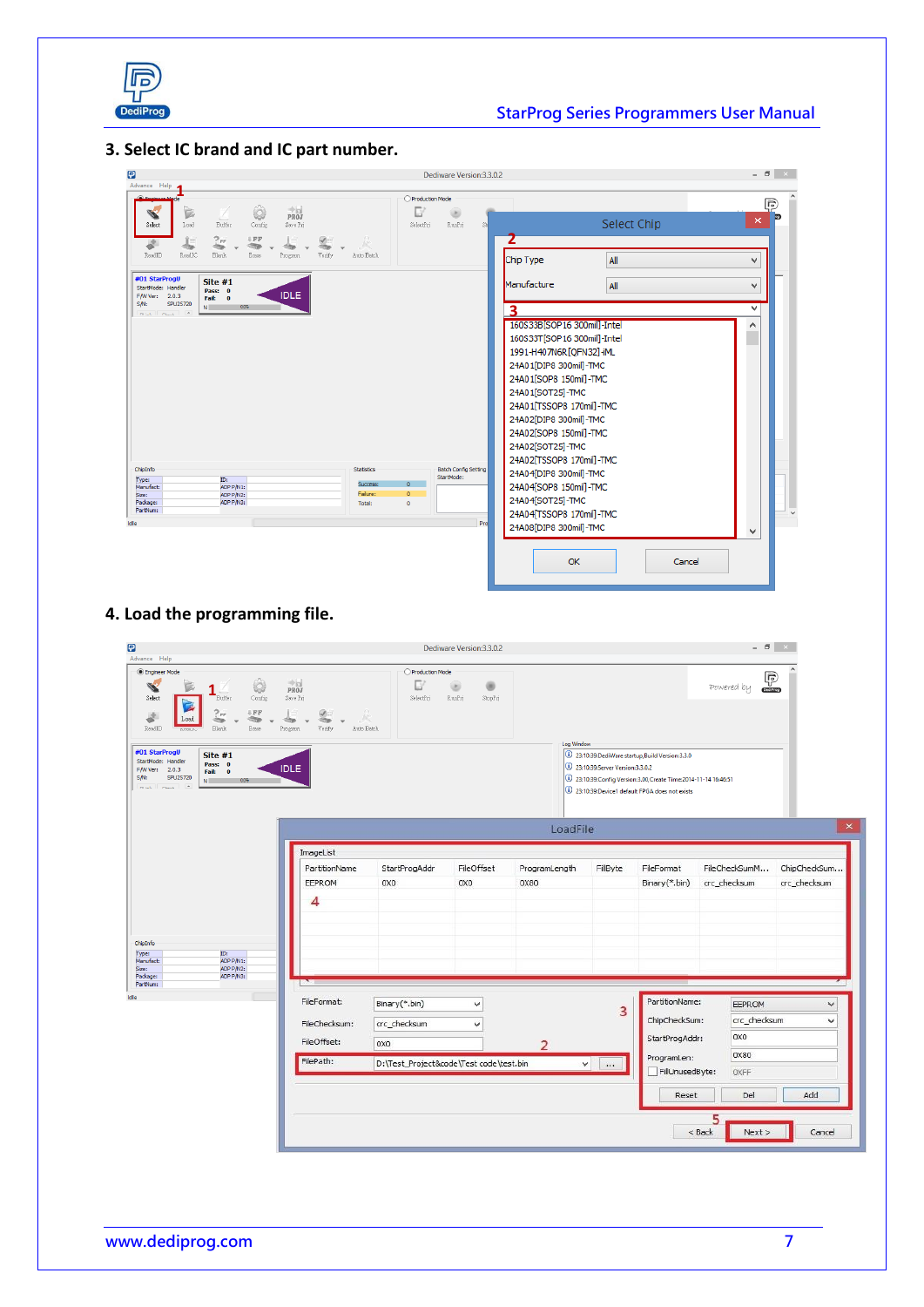

## StarProg Series Programmers User Manual

#### **5. Set programming procedure**

| Ð<br>Advance Help                                                                                                                                                                                                                                                | Dediware Version:3.3.0.2                                                                                      | $  \sqrt{2}$ $\times$                     |
|------------------------------------------------------------------------------------------------------------------------------------------------------------------------------------------------------------------------------------------------------------------|---------------------------------------------------------------------------------------------------------------|-------------------------------------------|
| (C) Encineer Mode<br>Ĝ<br>$F_{R0J}$<br>Z<br>$\mathscr{I}$<br>Save Prj<br><b>Buffer</b><br>Config<br>$_{\texttt{Load}}$<br>Select<br>$2\pi$<br>$\overline{1}$<br>$\mathbb{I}$ FF<br>N<br>海<br>☜<br>ReadIC<br>ReadID<br><b>Blank</b><br>Erase<br>Verify<br>Program | O Production Mode<br>D<br>$\oplus$<br>۰<br>SelectPrj<br>RunPrj<br>StopPrj<br>R<br>Auto Batch                  | $\mathbb{P}$<br>Powered by                |
| #01 StarProgU<br>Site $#1$<br>StartMode: Handler<br>Pass: 0<br>F/W Ver: 2.0.3<br>Fail: 0<br>$S/N$ :<br>SPU25720<br>N<br>was 11<br>$\sim$<br><b>PALLE</b>                                                                                                         | $\overline{K}$<br>Config<br>BatchSet                                                                          | Log Window<br>$\pmb{\times}$              |
| $\circledast$<br><b>Batch</b><br>ChipInfo<br>Type:<br>ID:<br>ADP P/N<br>Manufact:<br>ADP P/N.<br>Size:<br>ADP P/N:<br>Package:<br>PartNum:<br>Idle                                                                                                               | <b>Batch Operation</b><br>Erase chip<br><b>Blank</b> check<br>Program chip<br>Checksum verify<br>$>>$<br>$<<$ | Operation Selected                        |
|                                                                                                                                                                                                                                                                  | StartMode                                                                                                     | Start from auto Detection<br>$\checkmark$ |

#### **6. Start programming**

| $\overline{P}$                                                                                                                                             | Dediware Version: 3.3.0.2      |                                                                                                                                                       |
|------------------------------------------------------------------------------------------------------------------------------------------------------------|--------------------------------|-------------------------------------------------------------------------------------------------------------------------------------------------------|
| Advance Help                                                                                                                                               |                                |                                                                                                                                                       |
| <b>Engineer Mode</b>                                                                                                                                       | Production Mode                |                                                                                                                                                       |
| $\frac{1}{PROJ}$<br>Ř<br>2<br>Save Prj<br>Select<br>Load<br>Buffer<br>Config                                                                               | SelectPri<br>RunPrj<br>StopPrj |                                                                                                                                                       |
| $\downarrow$ FF<br>$P_{\text{FF}}$<br>È<br>d.<br>自<br>æ<br>ReadID<br>ReadIC<br><b>Blank</b><br>Verify<br>Erase<br>Auto Batch<br>Program                    |                                |                                                                                                                                                       |
| #01 StarProgU<br>Site $#1$<br>StartMode: Handler<br>Pass: 0<br><b>IDLE</b><br>F/W Ver: 2.0.3<br>Fail: 0<br>$S/N$ :<br>SPU25720<br>0.0%<br>N<br>mail rise 4 | ng mening                      | 13:10:39:DediWare statup, Build<br>(1) 23:10:39:Server Version:3.3.0.2<br>[1] 23:10:39:Config Version:3.00,Cro<br>(1) 23:10:39:Device1 default FPGA o |

※ **Note**:**Please ensure placed the SD card when production mode.**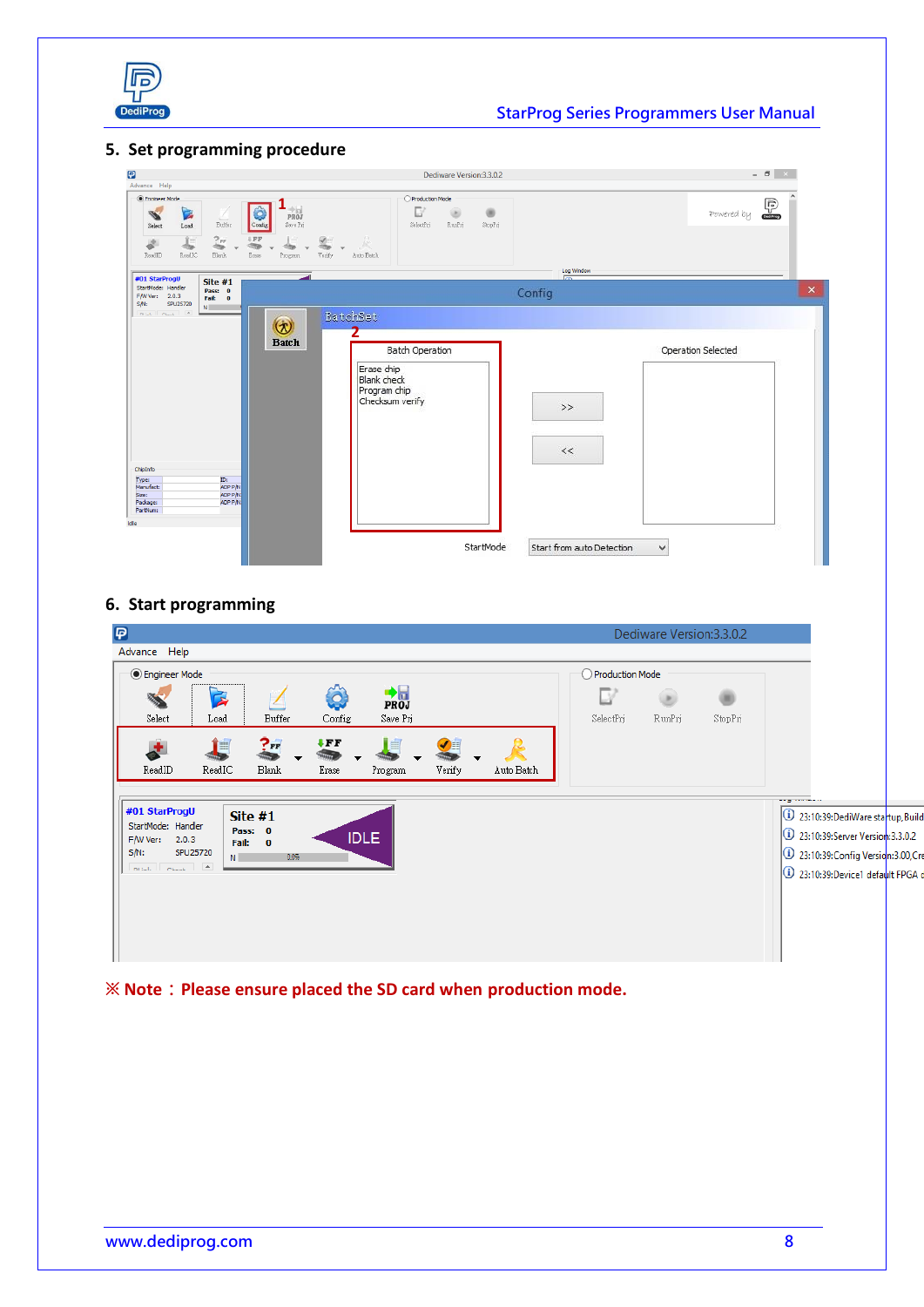



# <span id="page-9-0"></span>**VI. Appendix**

## **How to connect the socket adaptor to DediProg programmers?**

The new socket adaptor has a white triangle marker on the left and lower side of the socket.



To avoided plugging the wrong direction to the programmer. Ensure the triangles of the socket and StarProg-F/U are alignment.